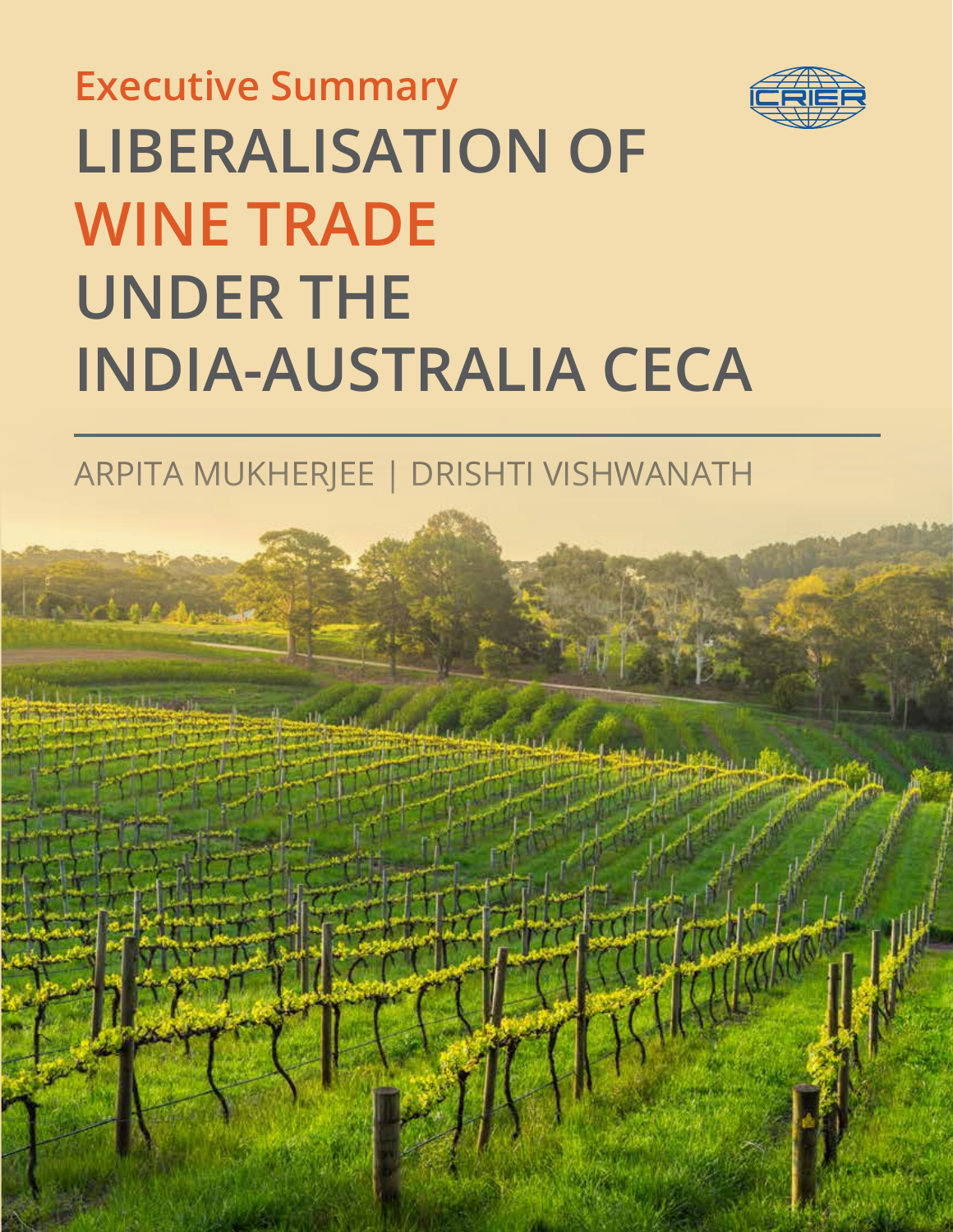## EXECUTIVE SUMMARY

The global alcoholic beverages market was estimated to be at USD1.58 trillion in 2020 and is projected to grow at a compound annual growth rate (CAGR) of around 3.5 per cent between 2020 and 2023. The global wine market is expected to grow at a CAGR of 4.28 per cent during the period 2021-2026. Out of the total of 258 million hectolitres estimated to be produced globally in 2020, Australia produced 10.4 million hectolitres. It was ranked the sixth largest producer of wine in 2019. In India, several companies produce good quality wines, but the country is not among the top 20 wine producing countries in the world.

Australia holds the  $10<sup>th</sup>$  rank globally in wine consumption. India is predominantly a whisky consuming market, but the consumption of wines is rising – between 2008 and 2018, wine consumption increased by 45.56 per cent.

In 2019, Australia was the fourth largest wine exporting country after France, Italy and Spain and held the 16<sup>th</sup> rank in global imports of wines. India, in the same year, held the  $58<sup>th</sup>$  rank among exporters and the 68<sup>th</sup> rank among global wine importers. Around 60 per cent of the wine produced in Australia is exported and the sector holds priority in Australia's trade negotiations.

Over the last ten years, trade discussions and engagement between India and Australia have intensified at several levels – bilateral, regional and multilateral. In the year 2020, Australia and India decided to re-launch their comprehensive trade agreement negotiations, which was launched in May 2010, but was later put on hold after nine rounds of negotiation. The two countries continued to engage under the Regional Comprehensive Economic Partnership (RCEP) agreement, but in 2019, India exited from the RCEP. Given that the two countries have re-launched their trade negotiations, *the objective of this paper is to* 

*analyse the importance of 'wine' in the context of the India-Australia comprehensive trade agreement, identify the trade barriers and propose a mutually beneficial framework for trade liberalisation*.

This paper is based on secondary data and information analysis, 20 key informant interviews (KIIs) and closed-door stakeholders' consultations. The secondary information and KIIs confirmed that wine exports constitute a core component of livelihood of several small and medium enterprises (SMEs) in Australia. The sector contributes AUD45.5 billion to the Australian economy. Over 163,000 persons are in full and part-time direct or indirect employment in the wine industry. This industry has strong backward and forward linkages – from the farmers to the consumers in Australia and abroad. The sector also has a strong linkage with other sectors like tourism and hospitality. Studies have estimated that every AUD1 million of gross output generated by the wine sector would result in AUD2.03 million to the economy and every AUD1 million of value-added output generated by the wine sector, would result in an additional AUD2.18 million value-added contribution to the economy. Australia exports wines to 119 countries globally. There are over 2500 active exporters of wine and the industry contributes to 9 per cent of all agricultural exports.

During the KIIs, Australian companies expressed the need and urgency for Australia to strengthen its wine exports to markets like the USA and UK and focus on growing markets like India through its trade agreements and bilateral trade talks. As of March 2021, Australia had 15 trade agreements in force and it is in the process of negotiating some more including the one with India. In its existing trade agreements, Australia has received commitments to phase out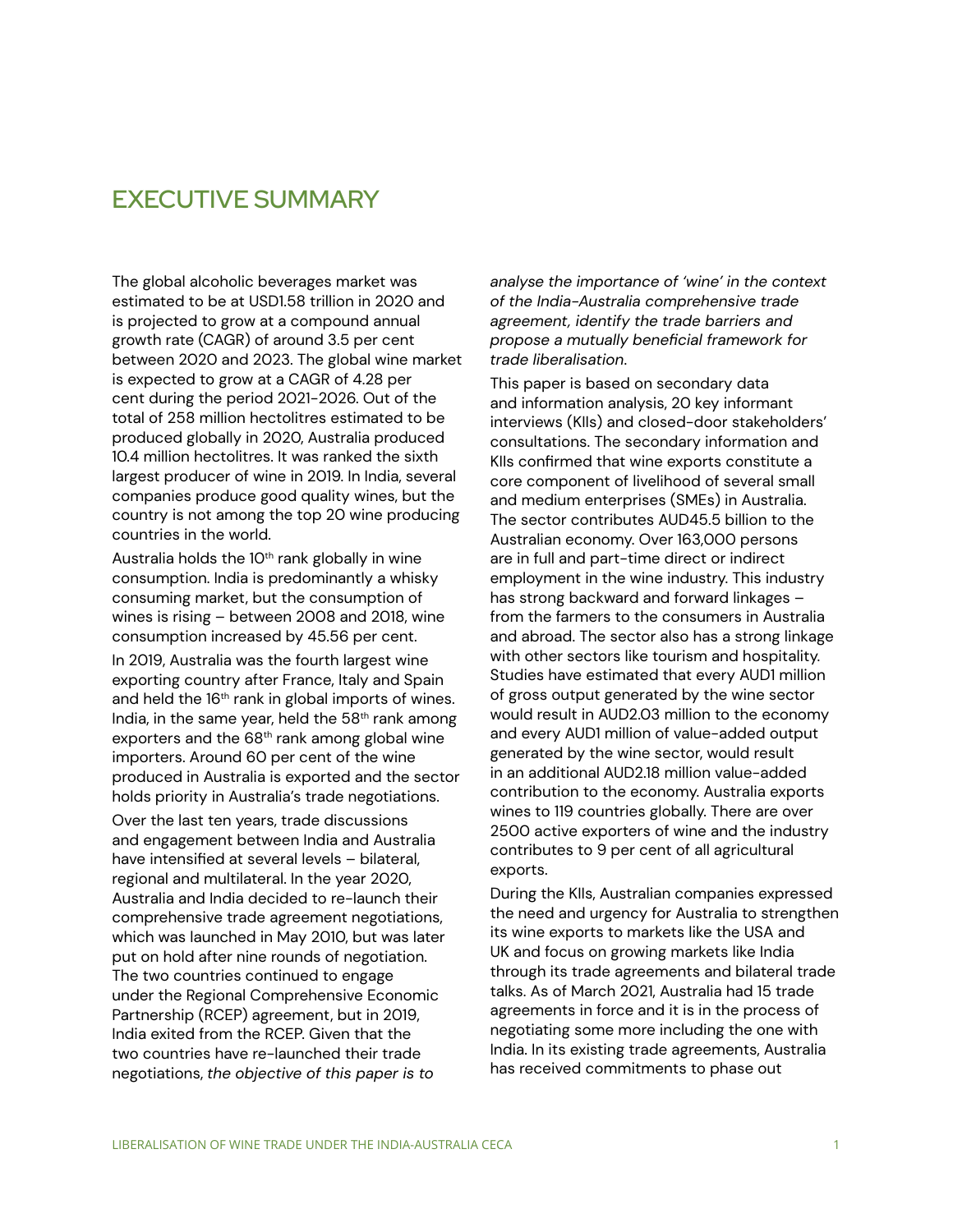tariffs in wines from its trading partners. At the time of the KIIs in May 2021, many companies enjoyed zero tariff after implementation of the trade agreements. The analysis of the trade agreements confirmed that (a) phasing out can be different for different types of wines and (b) the depth of the commitments depend on negotiating strategies and reciprocal concessions. This paper found that overall, liberalisation through trade agreements have facilitated wine exports and increased market access for Australian wine exporters.

The study found that wine production and consumption in India is small but growing at a fast pace. A few Indian companies are exploring global markets, including exports to Australia. Governments at the centre and in states like Maharashtra and Karnataka offer various incentives for wine production and India has allowed foreign investment in this sector. As of May 2021, there are over 200 'bottled in origin' brands imported into India. Around 40 Australian companies export wines to India including brands such as Penfolds, Lindeman's, Westend Estate, Jacob's Creek, d'Arenberg, De Bortoli and McWilliam's Wine Group. It is estimated that there are between 50-100 wine importers in India; while established importers started out as distributors of alcoholic beverages other than wine, they have started importing Australian wine to diversify their portfolios. In 2019, India imported wines worth USD21.74 million from the world, of which Australia held the second rank after Singapore. Singapore is not a wine producer, and so wines from other countries including Australia may be entering India through Singapore. Thus, Australia has a predominant position in India's wine imports. The share of Australian wines in imports increased from 16.26 per cent in 2015-16 to 23.98 per cent in 2019- 20. India recently started exporting wines and exports to Australia have increased by 6.16 per cent.

The KIIs found that the Australian wine industry not only wants to export to India, but they are also keen on entering into collaborations and partnerships that can lead to "Make in India" in the future. Increased imports of good quality wines and subsequent partnerships with Indian companies will lead to transfer of knowledge and good practices in areas like packaging and storage along with wine production. Many Indian companies are keen on such partnerships and in learning from Australian companies. Besides, the Australian wine industry wants to test market their product before they establish a manufacturing presence and in this, they face extremely high tariffs and many non-tariff barriers. The KIIs also revealed that wine produced in Australia meet the FSSAI requirements. At present, most imports from Australia are 'Bottled in Country of Origin'. However, Australian companies are evaluating the cost and benefits of bulk imports and bottling in India; they have expressed significant concerns regarding quality control in the supply chain due to fragmented logistics, and storage and packaging quality related issues. They have also faced delays in custom clearances, variation in customs requirements and processes in different ports of entry, lack of storage facilities in customs, issues with respect to sampling processes, etc.

Since Australia is the world's fourth-largest exporter of wine, Australian industry opined that the country's negotiations in market access in agriculture should include market access for wines.

Indian wine manufacturers pointed out that there is scope for collaboration with Australian companies to explore new export markets jointly. There can be collaborations among experts, knowledge partners and between tourism companies in Australia and India to promote wine tourism in India. Since both India and Australia have a large number of SMEs in this sector, both countries should promote SME collaborations through buyerseller meets and through government funding of other marketing initiatives. Partnerships with Australian companies will help develop a better supply chain for wines in the country and there can be knowledge sharing in areas like packaging technology. Thus, overall, the industry on both sides have shown keen interest in enhancing trade and collaboration.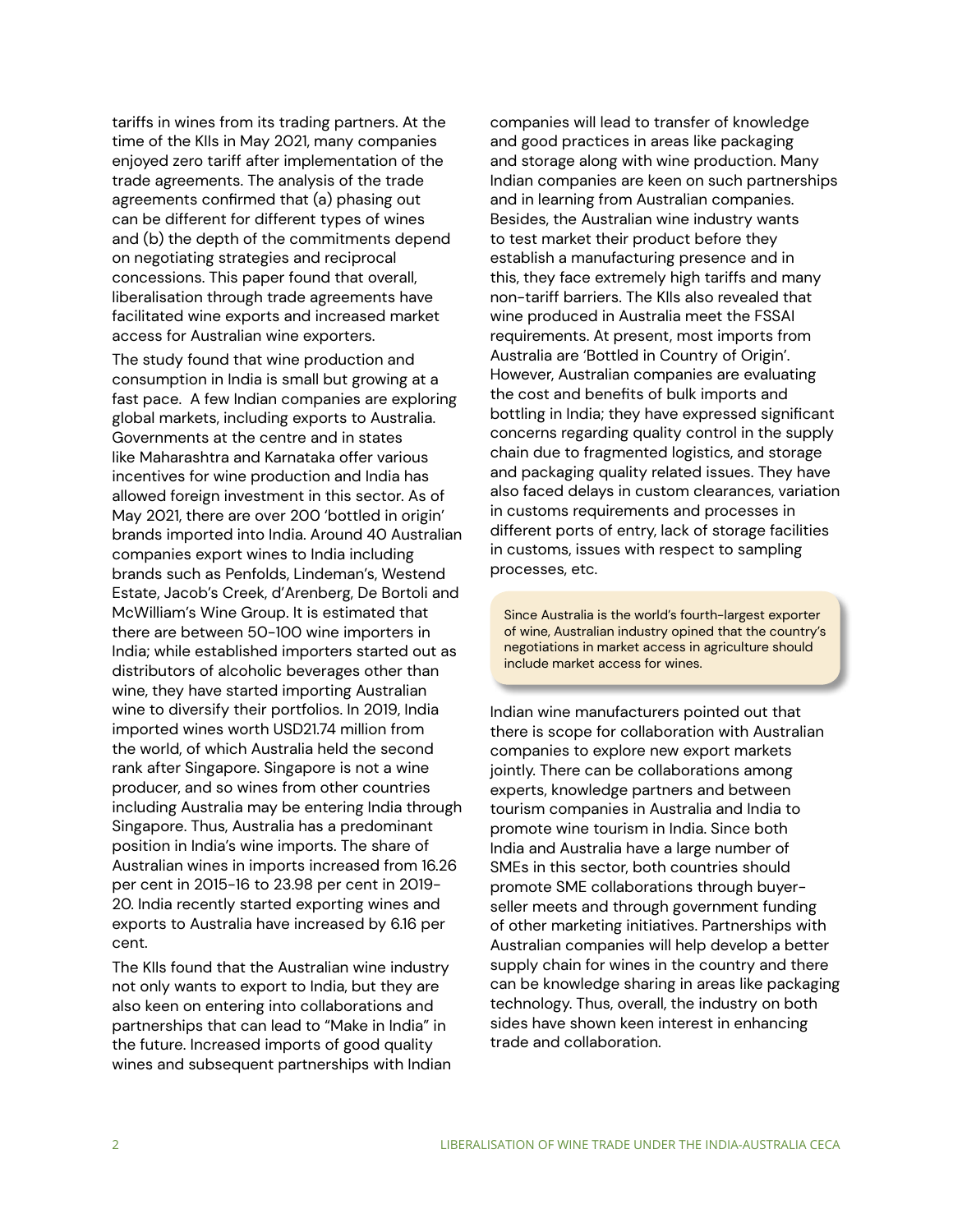Among the barriers to imports, high tariff has been identified as the most important barrier. Other barriers include labelling requirements, geographical indications related issues, ban on 'Bottled in Origin' (BIO) wines in canteen stores department (CSD), state-level discriminatory and high taxes, lack of regulatory transparency, logistics and storage related issues, small size of the wine market in comparison to other alcoholic beverages, and information asymmetry. These have been discussed in the report.

The KIIs found that high tariff is a major deterrent to test marketing as it puts quality wine beyond the reach of a majority of Indian consumers. This restricts investment and business partnerships. Until the Union Budget of 2021-22, the basic customs duties on all wine products was 150 per cent. In the Union Budget 2021-22, India announced that for all kinds of wine (HS 2204), the basic customs duty will be 50 per cent, but this would be accompanied by an Agriculture Infrastructure and Development Cess (AIDC) of 100 per cent, effective from February 2, 2021. Thus, the overall duty remains at 150 per cent.

The discussions highlighted that high tariffs are imposed for various reasons. Although some justify it on health grounds, the centre and states like Maharashtra and Karnataka offer various subsidies/incentives for wine production. Hence, this justification is weak. High tariffs may have been imposed to reduce imports and protect the domestic wine industry from foreign competition. Imported wines account for less than one per cent of domestic consumption. Unless foreign companies see a market demand, the KIIs found that they would not invest in India. A minimum threshold level of USD25 per case of 9 litres or 12 bottles of 750 ML (free on board -FOB), below which tariffs may not be reduced, will protect the domestic industry. Regarding quality of imports, all imports must meet the food safety and quality standards laid down by the Food Safety and Standards Authority of India (FSSAI) and the same quality standards should apply to both domestic production and imports.

The paper found that India has not liberalised tariffs for wine imports in its existing

comprehensive trade agreements with countries like the Republic of Korea, Japan and Singapore. This is despite the fact that bilateral trading partners have reduced tariffs for wine from India. India has recently re-launched its trade discussions with the Australia and the European Union (EU) and expressed interest in launching trade agreements with the USA and the United Kingdom (UK). Alcoholic beverages will be a key sector in the discussions although products may vary – for example, whisky for the UK and wines for EU and Australia. Given that (a) imports are only one per cent of domestic consumption and is not a major source of customs revenue, and (b) India has strong domestic producers who now export, India can offer phased tariff liberalisation in this sector to gain market access in sectors of its export interest.

India cannot sign trade agreements with its large export markets without reducing tariffs for alcoholic beverages.

#### **Framework for Tariff Reduction: Key Findings**

The study provides three different scenarios – ambitious, pragmatic and conservative – of possible tariff reduction. In the ambitious scenario, basic customs duty (BCD) + AIDC is proposed to be reduced to "zero" within five years of the implementation of the trade agreement; in the pragmatic scenario, it is proposed to be reduced to "zero" in seven years and in the conservative scenario, duties are proposed to be reduced to "zero" within 10 years.

Wines are a key item in the "Ask List" of Australia to India as they start their trade agreement negotiations, whether it is an Early Harvest or a comprehensive trade agreement. Australia needs to ensure that other issues like the use of anti-dumping regulations after tariff reduction, ban on government procurement or other kinds of non-tariff barriers do not erode the benefits of tariff reduction. In other words, Australia has to identify and secure future trade barriers.

As far as other issues are concerned, some can be addressed through trade agreements while for others, there is a need for structural reforms,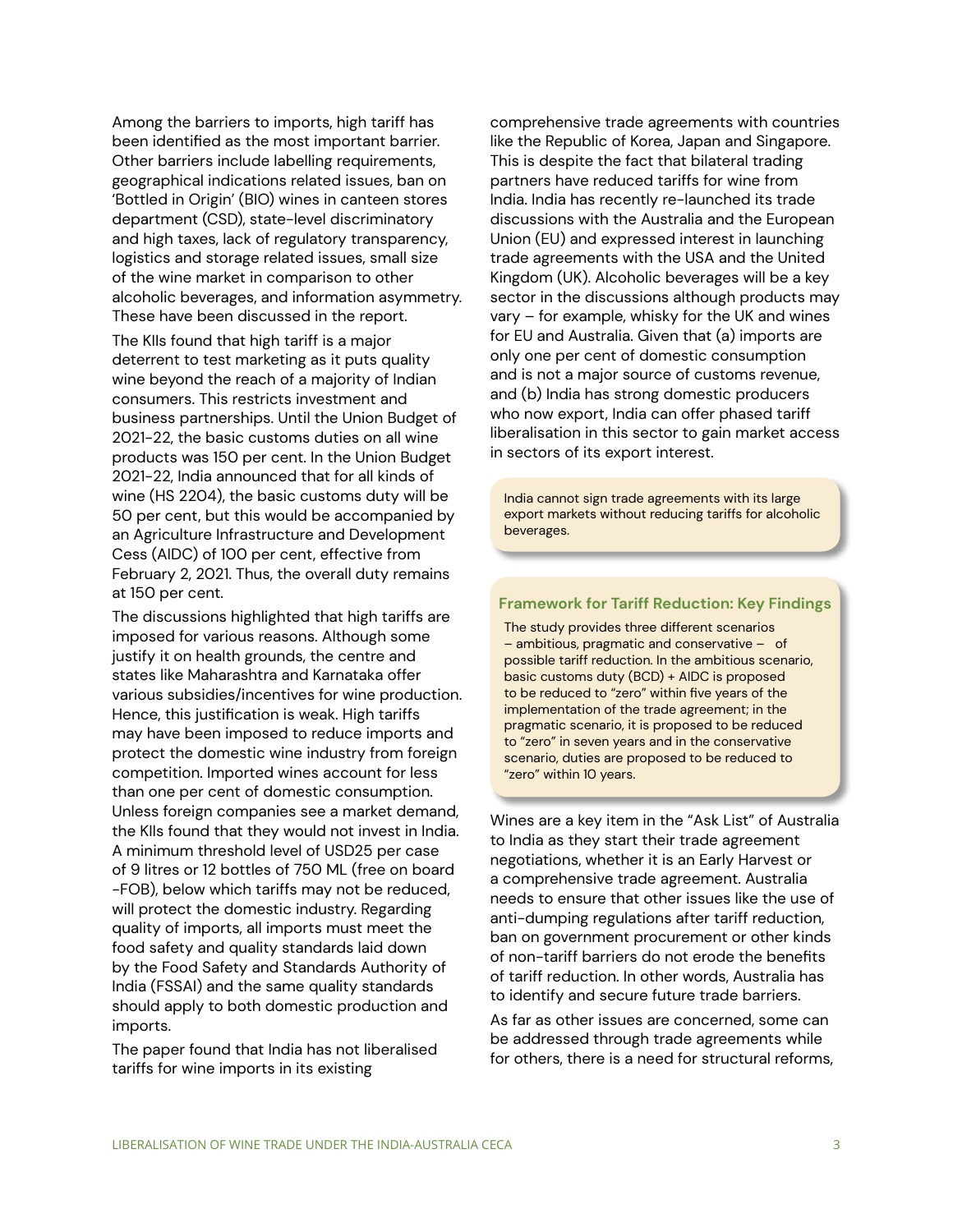and transparency and clarity in policies, most of which are under the domain of Indian states, for alcohol. Some states subsidise production and impose discriminatory taxes on wines from other Indian states, undermining the concept of a 'single country, single market'. Discriminatory state taxes on imports are a major deterrent to attracting foreign investment in manufacturing even in states that offer subsidies for manufacturing. In this regard, state governments need to revisit their wine related policies. Consumers in India are changing – they are becoming more aware and health conscious. They should be able to decide what to purchase and how to purchase (through store and non-store retail formats), with due diligence related to the approved age of purchase. There

should be predictability and transparency in government procurement as over 75 per cent of the liquor in the country is procured through government channels and India is not a party to the World Trade Organization's plurilateral government procurement agreement. The recent restriction on CSD procurement has raised concerns that barriers can be raised through the government procurement route even after tariff liberalisation through a trade agreement. Hence, along with current barriers, trade negotiations have to secure business against future barriers. On the Australian side, there is need for more market development initiatives to understand Indian consumers and promote Australian wine. Industry on both sides must be actively engaged in trade negotiations so that their concerns are addressed during the negotiations.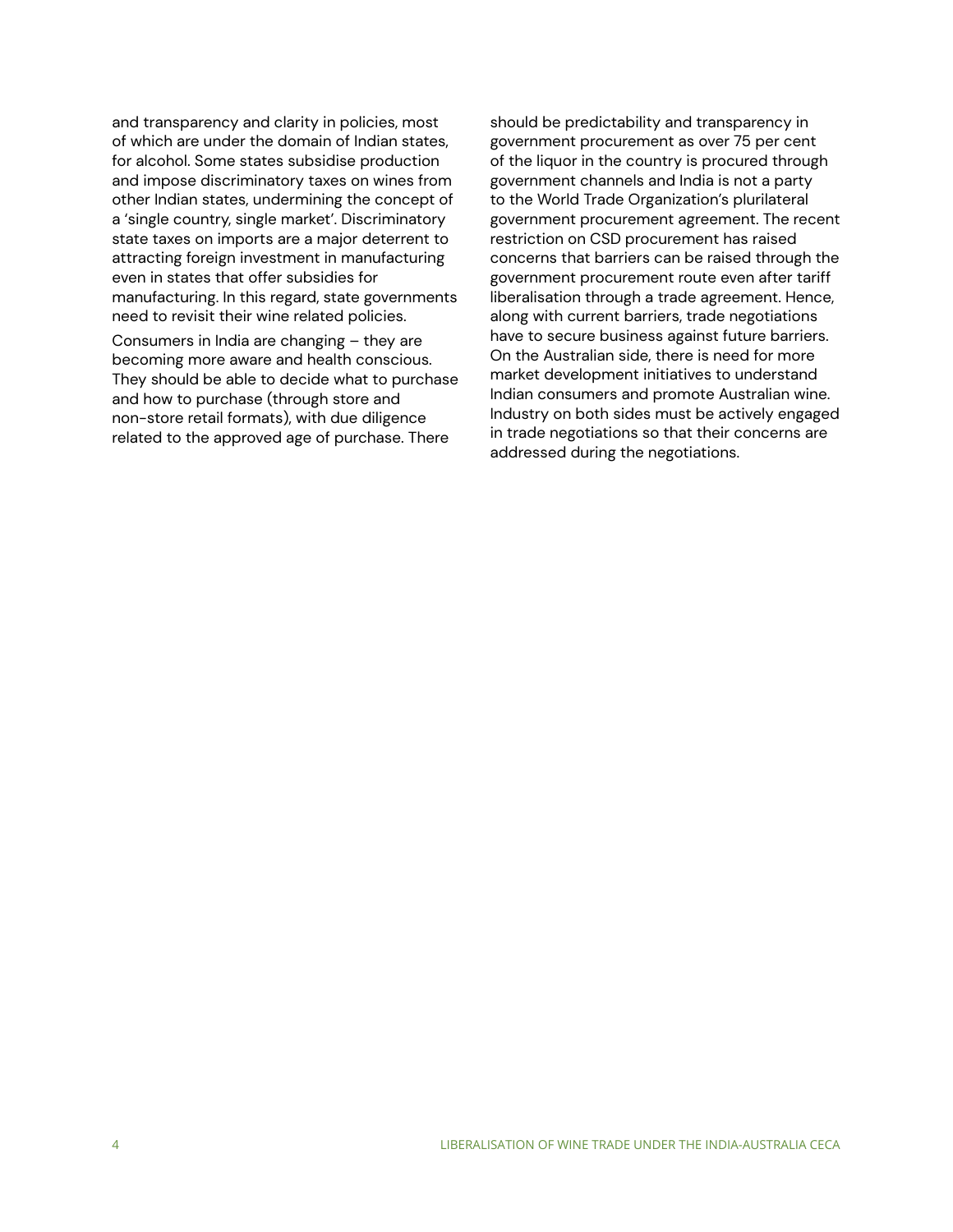#### ABOUT THE AUTHORS



**Arpita Mukherjee** is a Professor at ICRIER. She has over 25 years of experience in policyoriented research, working closely with the government in India and policymakers in the European Commission and its member states, United States (US), Association of Southeast Asian Nations (ASEAN) and in East Asian countries. She has conducted studies for international organizations, Indian industry associations, non-government organisations and companies.

Her areas of expertise include trade and investment; trade agreements; services; special economic zones; economic corridors; retail and food supply chain; start-ups, entrepreneurs; e-commerce and cross-border labour mobility. She specialises in sector and productspecific market trends, go-to market strategy, and government policies.

Dr Mukherjee has a PhD in Economics from the University of Portsmouth, UK, and prior to joining ICRIER she worked with the UK-based think tank - Policy Studies Institute and taught at the University of Portsmouth. She has over 80 publications including national and international referred journals, books and book chapters and government reports. Dr. Mukherjee is a member of various government committees and policy panels and is in the editorial board of 10 journals. She has presented her work in various conferences and seminar and is in the advisory board of industry associations and non-government organisations. She is a regular contributor to newspapers and magazines.



**Drishti Vishwanath** is a Research Associate at the Centre for Management in Agriculture, Indian Institute of Management, Ahmedabad (IIMA). She has over 2 years of experience in policy-oriented research, and has worked on multiple research projects related to agri-trade and agri-value chains, trade and investment opportunities between India and China, sustainable business practices and child labour in global supply chains, digital financial inclusion in G20 countries, implementation of direct benefit transfers in centrally sponsored schemes, conducted for the Indian government, international organizations, industry associations and companies. Prior to IIMA, she was working at the Indian Council for Research on International Economic Relations, where she was a key researcher on G20 issues under the joint capacity programme titled UK-India Economic Policy and Prosperity Partnership (EPPP) for the Department of Economic Affairs, Government of India.

Drishti has a Master's in Public Policy and Governance, with a specialisation in Regulation and Institutional Reform from Tata Institute of Social Sciences, and has a B.A (Hons) degree from Ambedkar University, Delhi. Her research interests include trade and development economics.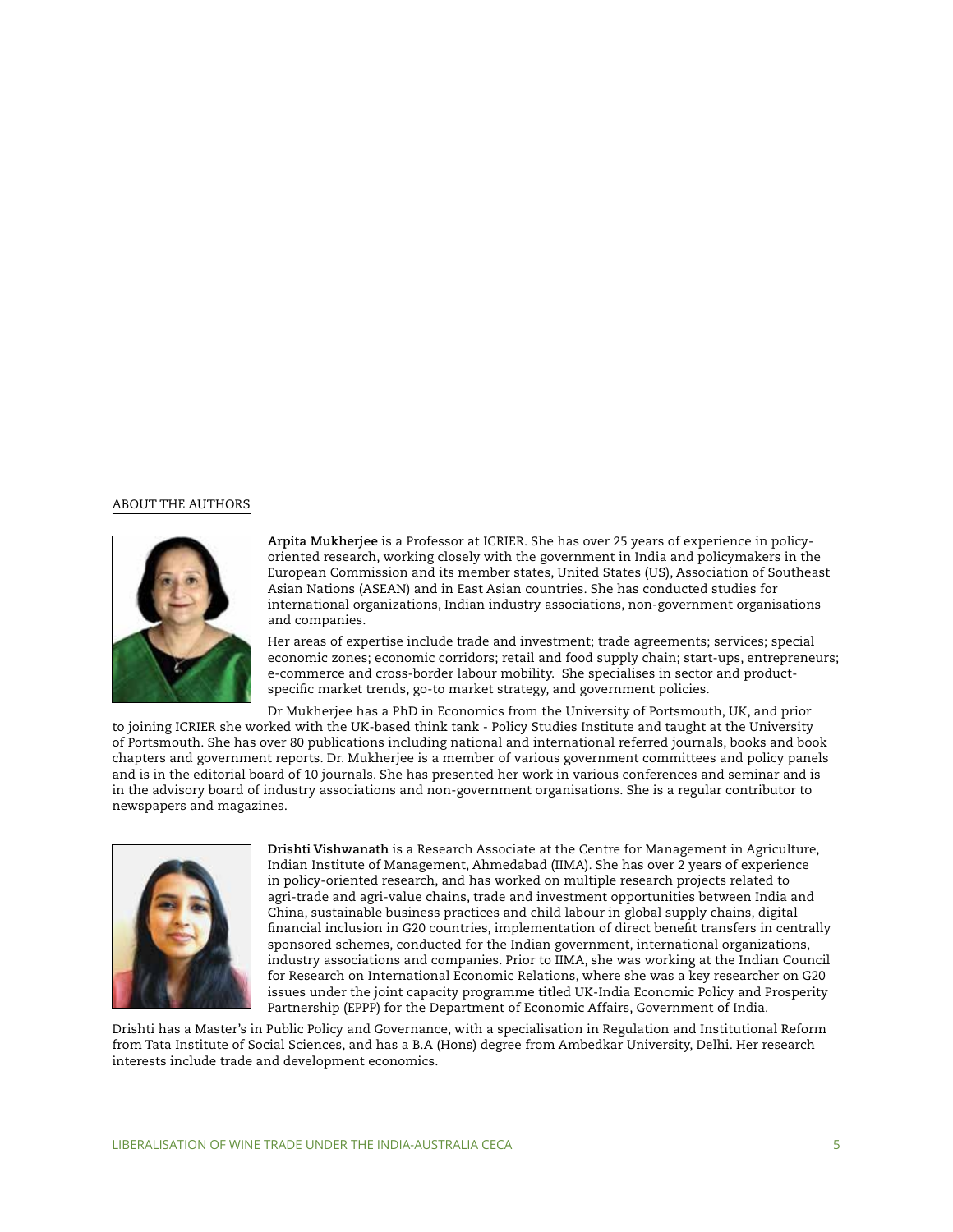## **About ICRIER**

Established in August 1981, ICRIER is a policy-oriented, not-for-profit, economic policy think tank. ICRIER's main focus is to enhance the knowledge content of policy making by undertaking analytical research that is targeted at informing India's policy makers and also at improving the interface with the global economy.

ICRIER has two office locations in Delhi; in the institutional complex of India Habitat Centre and a new office at the Institutional Area, Sector 6, Pushp Vihar, New Delhi.

ICRIER's Board of Governors include leading academicians, policymakers, and representatives from the private sector. Mr. Pramod Bhasin is ICRIER's chairperson and Dr. Deepak Mishra is Director & Chief Executive.

### **ICRIER conducts thematic research in the following five thrust areas:**

- Growth, Employment and Macroeconomics (GEM)
- Trade, Investment and External Relations (TIER)
- Agriculture Policy, Sustainability and Innovation (APSI)
- Digital Economy, Start-ups and Innovation (DESI)
- Climate Change, Urbanization and Sustainability (CCUS)

To effectively disseminate research findings, ICRIER organises workshops, seminars and conferences to bring together academicians, policymakers, representatives from industry and media to create a more informed understanding on issues of major policy interest. ICRIER routinely invites distinguished scholars and policymakers from around the world to deliver public lectures and give seminars on economic themes of interest to contemporary India.

#### To procure the report please contact:

- csingh@icrier.res.in
- booksaf@gmail.com
- www.academicfoundation.org